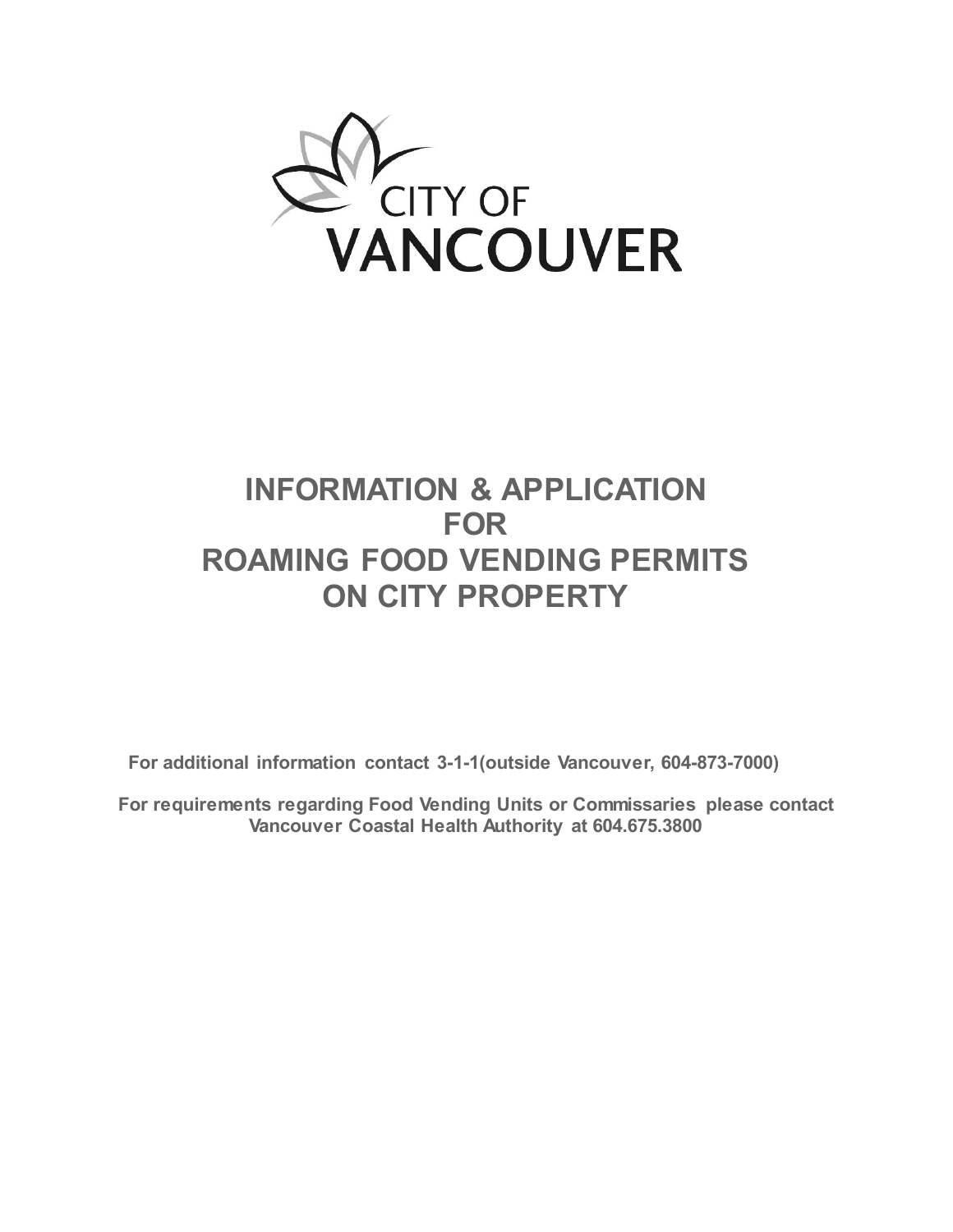# **Apply for a roaming food vending permit**

The roaming food vending permit allow s food and non-alcoholic drinks to be sold on City property from a vending unit that may change locations.

You w ill need one permit for each vending unit you operate.

#### **Fees**

| Fee                                                    | Cost            |
|--------------------------------------------------------|-----------------|
| <b>Motorised unit permit fee (food trucks)</b>         | $$343.67 + GST$ |
| Non-motorised unit permit fee (bikes or<br>push carts) | $$172.49 + GST$ |

## **Qualifications**

We w elcome your application if you:

- Are legally entitled to w ork in Canada
- Have valid liability and vehicle insurance
- Have a current City of Vancouver business licence
- Complete a criminal record search
- Have a valid health permit

#### **Insurance requirements**

As a condition of being granted a vending permit, you must show "Proof of Liability Insurance" coverage w hich meets the follow ing minimum requirements:

- Inclusive limit of \$2,000,000 P.L. and P.D. (Public Liability & Property Damage)
- Cross Liability Clause
- City of Vancouver named as an insured

A permit w ill not be granted until proof of insurance has been received.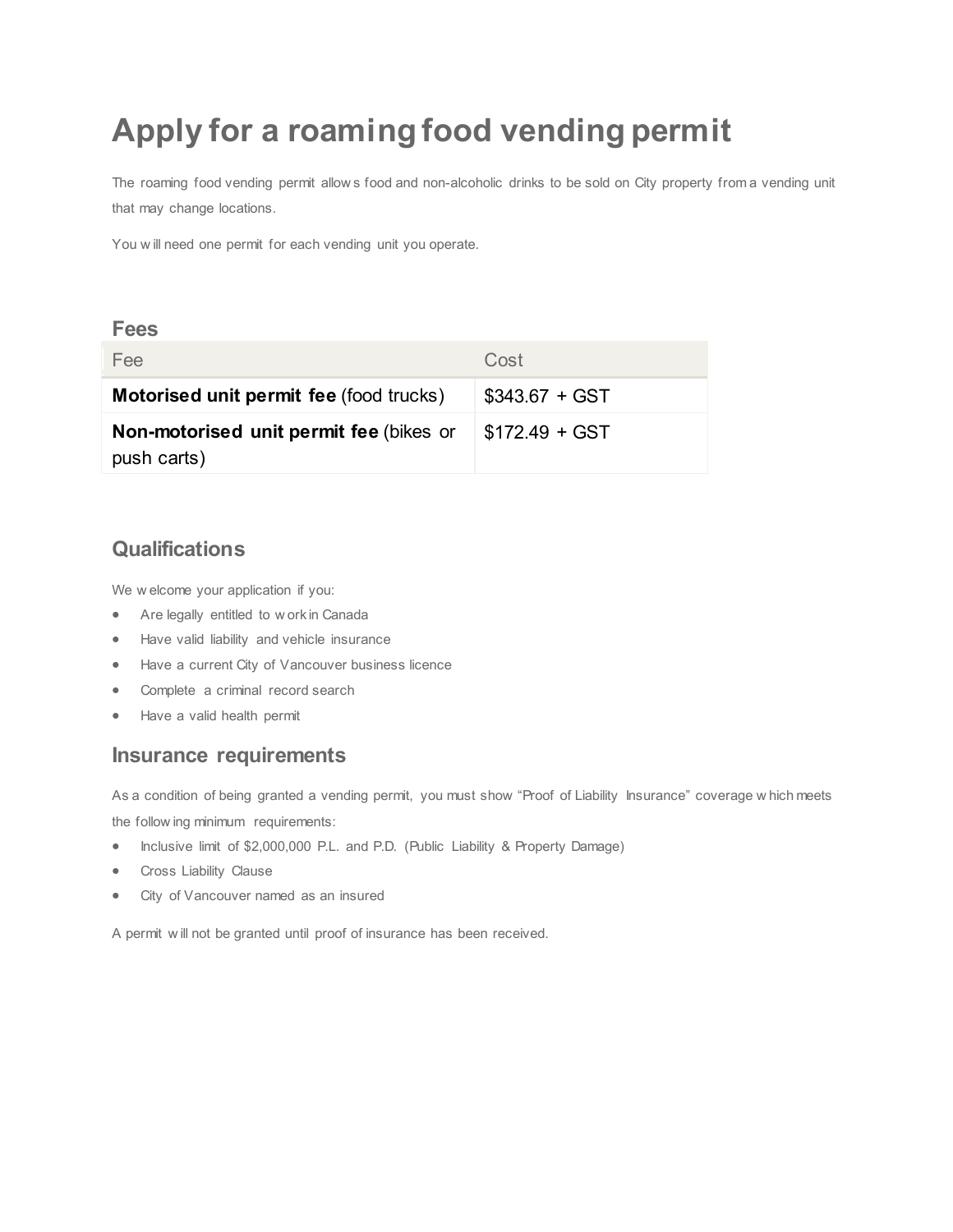## **How to apply**

Each vending unit needs a roaming food vending permit. [Register your online account and submit your application.](http://vancouver.ca/permits/apply/Login.aspx) The follow ing information w ill need to be provided:

- 1. Completed details form (dow nload available w hen applying)
- 2. Copy of your Provincial Health Permit
- 3. Copy of your current business licence
- 4. Valid Liability Insurance
- 5. Copy of motor vehicle insurance
- 6. Criminal record search
- 7. Permit fees
- 8. Waste management plan for your vending unit

## **Rules and requirements**

Times and locations w here vending is not allow ed

- Outside of the hours noted on your permit
- Dow ntow n, on streets West of Main Street and north of False Creek
- Within one block of grade schools on school days from 8:00am to 5:00pm
- Within park boundaries (including parking lots), beaches, school grounds, or private properties
- 100 m of park concession stands

## **Locations with restrictions**

- Olympic Village:
	- Maximum of four trucks for the entire village area
	- Tw o trucks are permitted at any one time at the village square. If parked on 1600 Manitoba Street, vending may only take place on the east side of the block
	- Maximum of tw o trucks are permitted at any one time at Hinge Park. Vending may only take place on the w est side of Columbia Street
- Terminal Avenue:
	- Maximum of tw o vendors per day betw een Station Street and Thornton Street
- Railw ay Street:
	- Maximum of three vendors per day betw een Gore Avenue and Jackson Street
	- Side streets off of Railw ay Street are not permitted.
- Spanish Banks: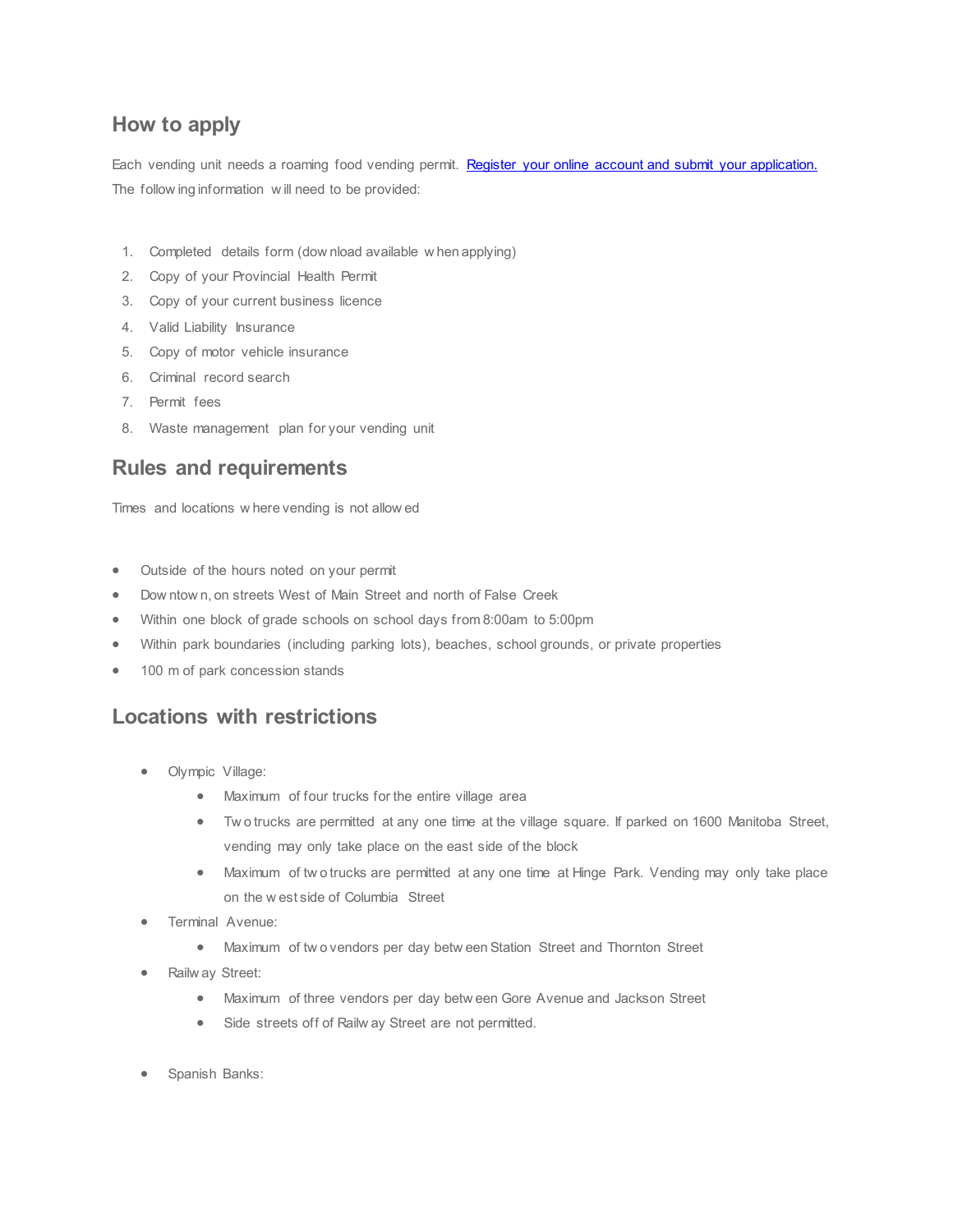- Maximum of two (2) vendors along NW Marine Dr, parked betw een the street and the sidew alk/ w alking path.
- May only be operational betw een 10am and 10pm, including prep and shut dow n. Trucks may not be on site prior to 10am and must vacate prior to 10pm.
- Vendors may only sell tw o (2) days per 7 day w eek.
- Vendors are not permitted to park in any Parks Board parking lots.
- Vendors must not be w ithin 100m from any park concession w hen operating.
	- Restricted areas are:
		- West of 4668 NW Marine Drive
		- Along NW Marine Drive from Sasamat to Belmont

#### **Vending near restaurants**

Roaming food vendors must stay 100 m aw ay from restaurants that sell a similar food product, concept, or theme.

**Example:** A roaming food vendor is parked less than 100 m from a juice business.

- **Not allowed:**The roaming vendor sells only juice. This food concept or theme is too similar to the juice business.
- **Allowed:**The roaming vendor sells breakfast items including juice. The juice menu item is the only similarity to the juice business.

## **Vending permits**

- Must be displayed to the public at all times
- May not be sold or transferred
- Remain the property of the City of Vancouver
- Must be given immediately, upon request, to any City of Vancouver official or Vancouver Police Department member

## **Roaming vending units**

- Be legally parked w hen stopped. If parked at a meter, the meter fees must be paid
- Be operational within 60 minutes of arrival at any given site
- Move to a new location if there are no customers after 60 minutes
- Exempt from hourly parking limits w hen operating
- Keep w ork and storage areas clean, present a neat appearance, and provide a rubbish and recycle bin for customers
- Have someone in attendance at all times
- Follow all requirements set out in [National Fire Protection Association \(NFPA\) Standard](http://www.nfpa.org/codes-and-standards/document-information-pages?mode=code&code=96) 96 for ventilation control [and fire protection](http://www.nfpa.org/codes-and-standards/document-information-pages?mode=code&code=96)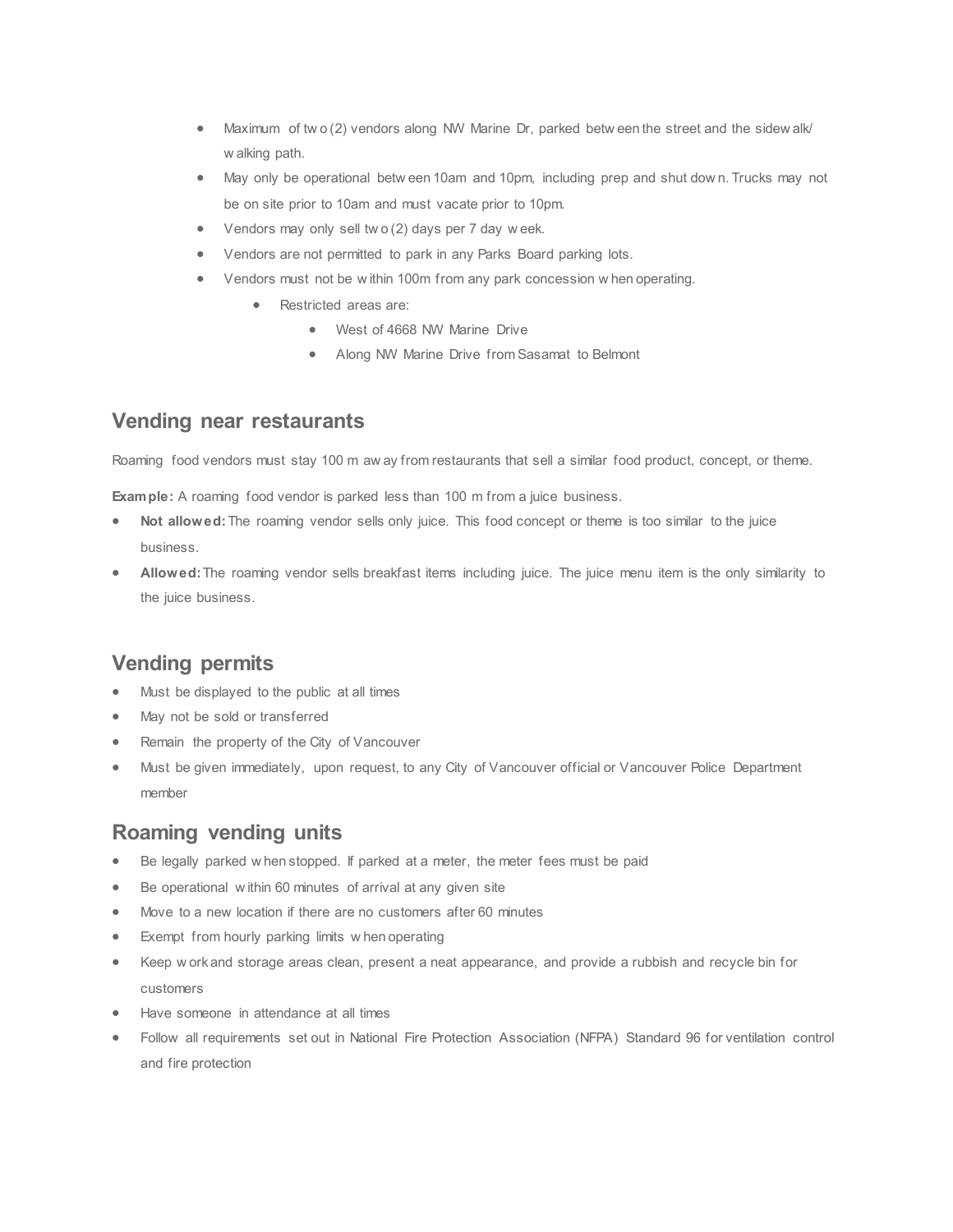- Maintain the w aste management plan indicated in your permit application and dispose of w aste as per your w aste management plan in accordance w ith the [Solid Waste Bylaw No. 8417](http://bylaws.vancouver.ca/8417c.PDF) PDF file (218 KB)
- Trailer vending units must remain attached to a motorised vehicle at all times

### **Sound systems in vending units**

- Played no louder than 65dBA w hen measured at 15 m directly in front of the vending unit
- Set so the operator of the vending unit cannot adjust the volume above the limit
- Shut off w hen the vehicle is stopped

## **Failure to comply with the requirements listed above may result in one or more of the following**

- Confiscation of goods
- Suspension of the permit
- Cancellation of the permit

#### **Waste Management Plan**

The Waste Management Plan criteria aligns w ith City of Vancouver's priorities, specifically the Greenest City Action Plan, Zero Waste 2040 Plan, and the Solid Waste By-Law .

Street Food Vendors are required to:

- Separate w aste into a minimum of 3 streams: recyclable, compostable organics, and general garbage as required by City By-Law
- Collect, remove, and appropriately dispose of all garbage, recyclables, and compostable organics originating from your operation
- Demonstrate a commitment to sustainability by reducing packaging w here possible and using recyclable or compostable packaging and utensils

## **APPENDIX A**

#### **WASTE MANGEMENT PLAN GUIDELINES**

If you are successful w ith your permit application/ renew al, it is expected that you w ill implement the measures as stated in this section. Recycling and composting options must be present at your vending and commissary sites.

#### **Background**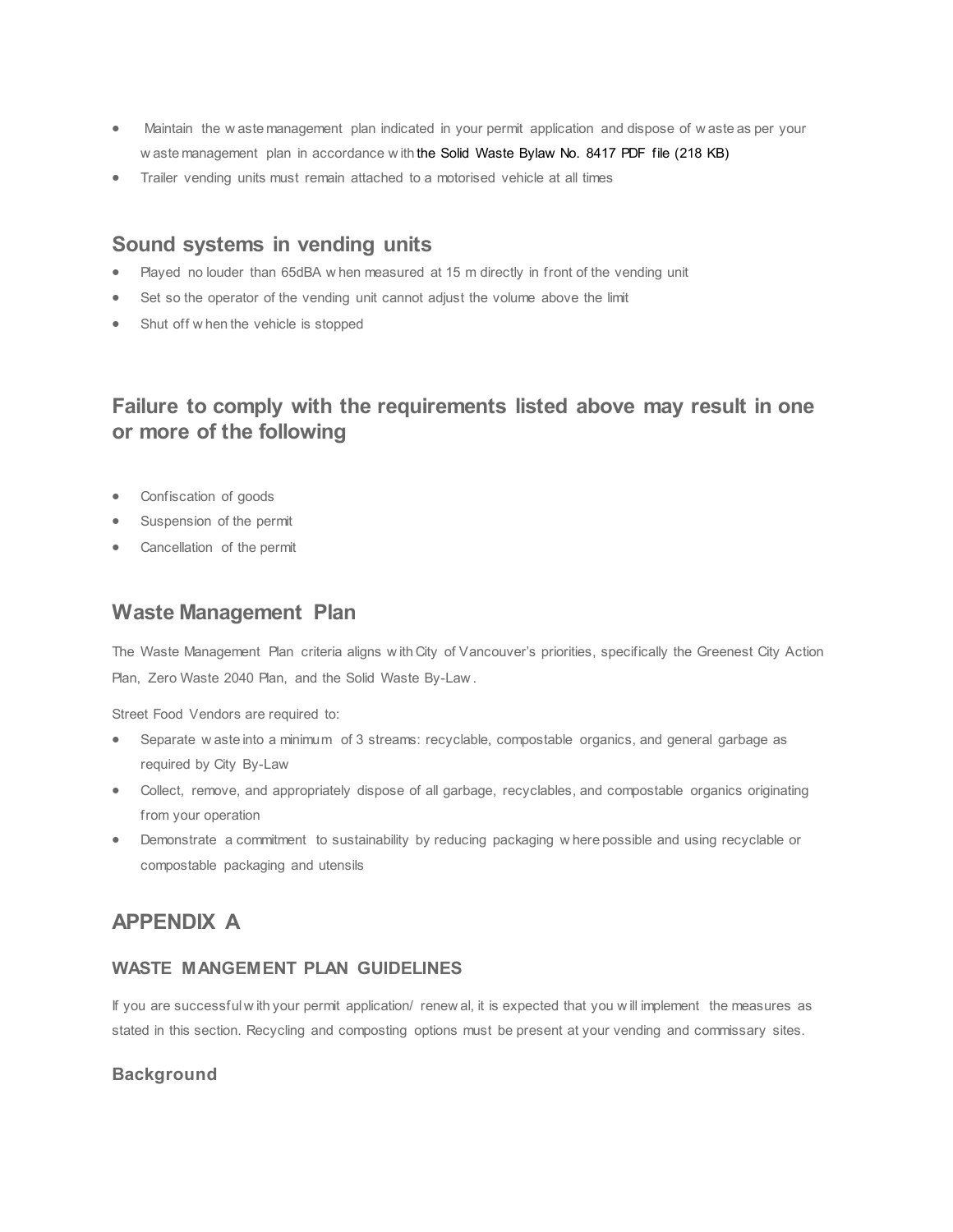

As part of the Greenest City Action Plan, the City of Vancouver is striving to reduce solid w aste from going to landfill and incinerator by 50% from 2008 levels.



The success of w aste diversion is highly dependent on w aste reduction and recycling efforts of our residents and businesses. Street food vendors are an important public symbol on how to act responsibly tow ards our environment, specifically through proper w aste management. Learn to reduce food w aste on Metro Vancouver's Love Food Haste Waste w ebsite (external w ebsite): https://www.lovefoodhatew aste.com/

**Why Recycle Food Scraps and Divert Waste?**

#### **Environmental**

• Food scraps equate to 40% of the<br>garbage going to our landfill<br>• Food in the landfill creates greenhouse<br>gases such as methane • Recycling food scraps creates compost<br>soil for local gardens and farms

#### **Regulation**

• As of January 1, 2015, the City of Vancouver<br>and Metro Vancouver regional district banned<br>food scraps from disposal as garbage<br>• By-Law No. 8417 section 5.12: businesses<br>must have a recyclable materials diversion plan<br>•

#### **Financial**

· Surcharges are applied to loads of Surcharges are applied to loads of<br>garbage containing over 25% food at<br>regional disposal facilities · By-Law infractions are subject to municipal ticket ing (MTI)